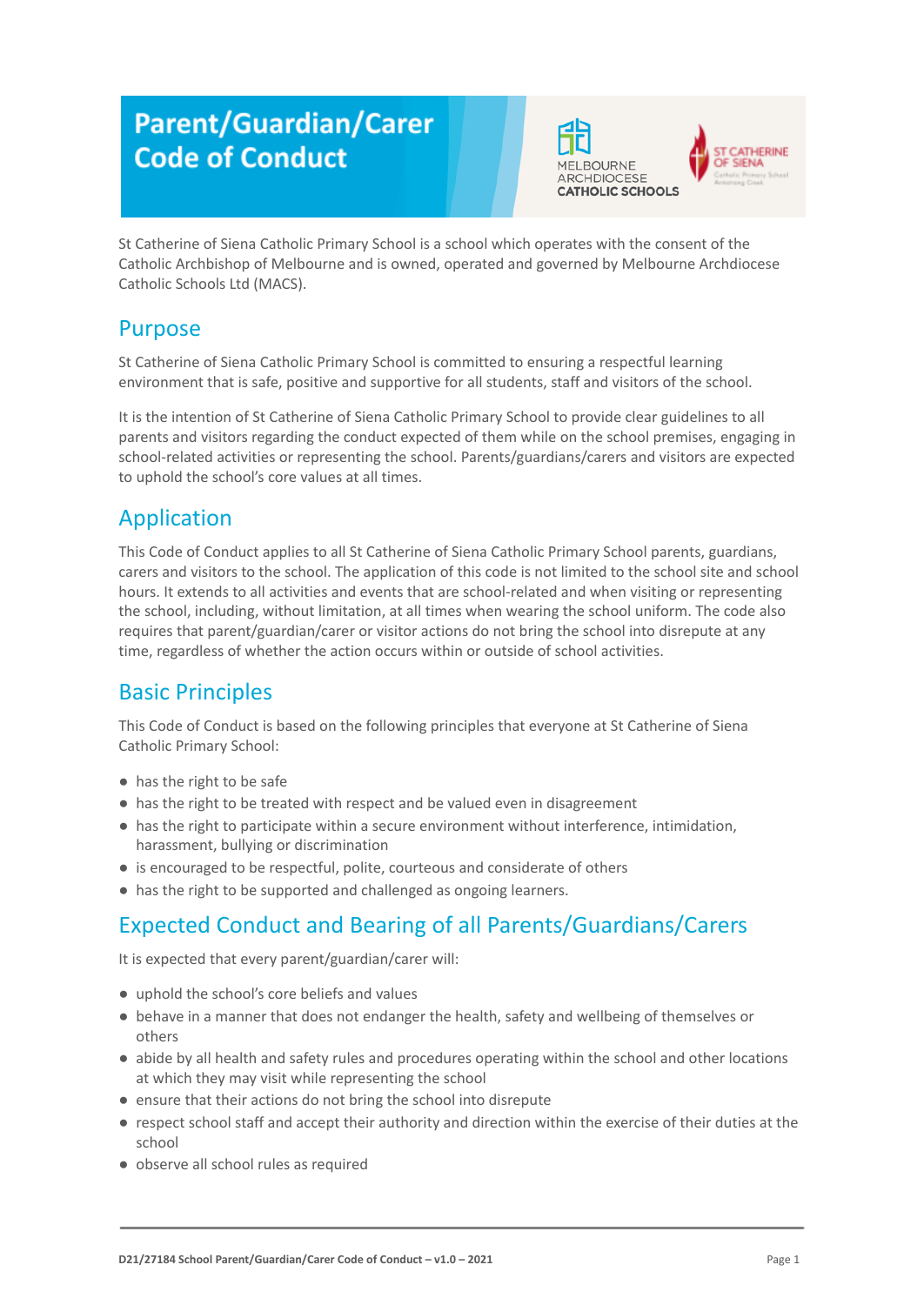- strictly adhere to the school's policies and procedures as required
- behave with respect, courtesy and consideration for others
- refrain from all forms of bullying and harassment
- refrain from any form of verbal insult or abuse and from any form of physical abuse or intimidation
- refrain from activities, conduct or communication that would reasonably be seen to undermine the reputation of the school, employees or students of the school, including activities on social media
- respect school property and the property of staff, contractors, volunteers and other students
- not be intoxicated by alcohol or under the influence of illicit drugs or other substances harmful to health while visiting the school site, attending school functions or engaging in school-based activities
- respect school staff and accept their authority and direction within the exercise of their duties at the school
- use the school's Complaints Handling Policy to seek resolution for any problems that arise, and accept the school's procedures for handling matters of complaint.

#### Unacceptable Conduct

Unacceptable conduct includes, but is not limited to:

- touching, handling, pushing or otherwise physically or sexually engaging with students, children or others in a manner which is not appropriate and may endanger the health, safety and wellbeing of that person
- any form of physical or verbal violence including fighting, assault or threats of violence
- approaching a child that is not your own with a view to disciplining that child for their behaviour. Such matters are only to be dealt with by school staff
- approaching other school parents to resolve issues arising between students at school. Such matters should be referred to school staff
- any form of cyberbullying or cyber abuse that is directed towards the school, staff members, students or parents or any member connected to the school
- any form of threatening language, gestures or conduct
- language or conduct which is threatening or likely to offend, harass, bully or unfairly discriminate against any student, employee, contractor, volunteer or other
- corresponding or communicating with school staff in a manner which is unreasonable (including for example, via email or app's) in terms of the frequency or volume of communications, or the nature or tone of such communications
- theft, fraud or misuse of school resources
- the use of inappropriate or profane words or gestures and images
- visiting school, attending social, sporting or other functions while intoxicated by alcohol or under the influence of illicit drugs or other substances harmful to health
- smoking on the school premises or within the immediate environs of the school
- claiming to represent the school in any matter without explicit permission from the school principal to do so.

### Breach of the Code of Conduct

Parents/guardians/carers who breach this code of conduct will be contacted by the school principal. Appropriate action, which may include being banned from coming onto school grounds, attending school functions or school-based activities or, setting mandatory parameters around methods and timing of communication, is at the discretion of the school principal.

Parents/guardians/carers who continually breach this Code of Conduct or who engage in a significant and/or serious breach, will be referred to the principal, who has full discretion to take or to seek the taking of action which may include termination of this enrolment agreement.